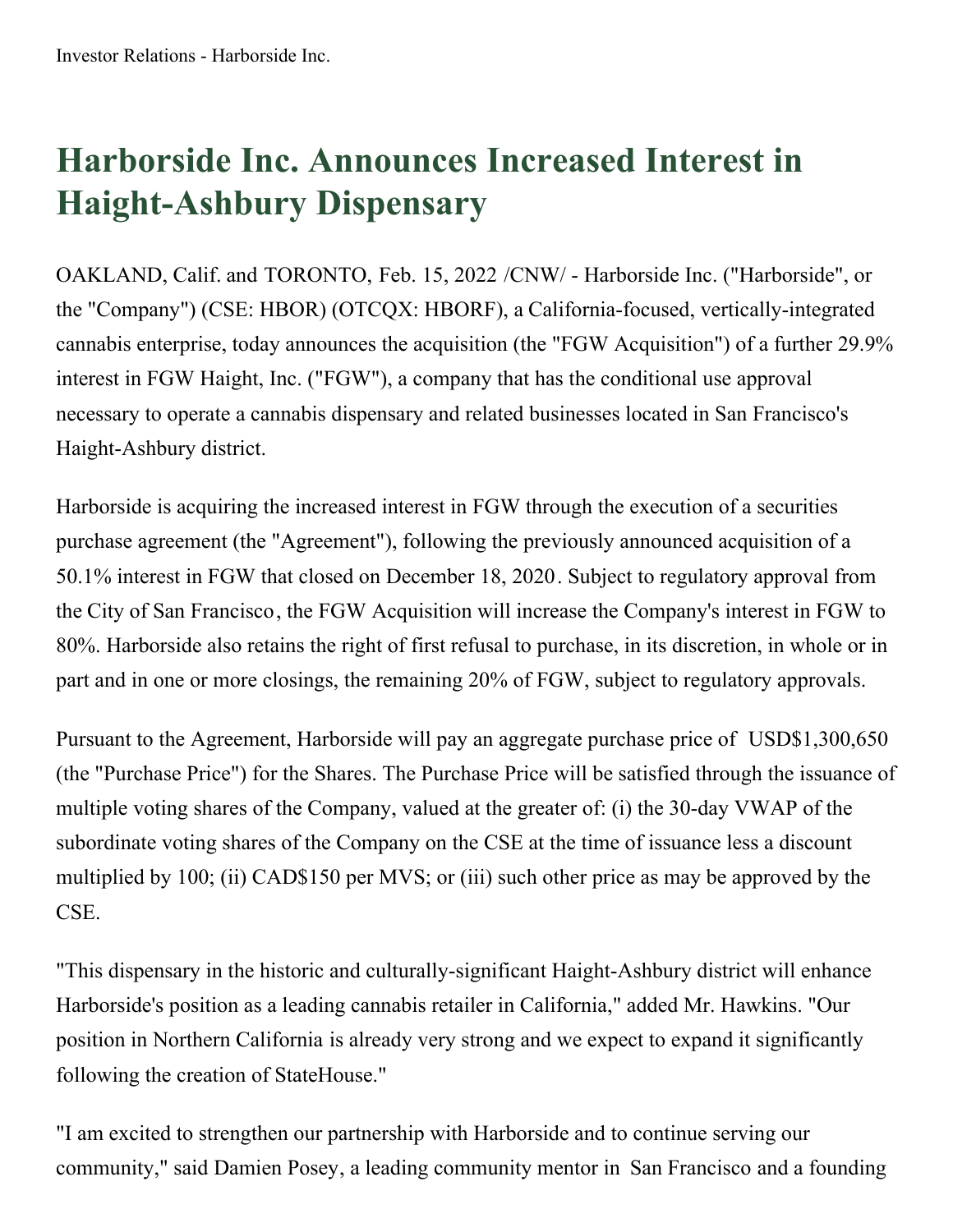shareholder of FGW. "This dispensary will be neighborhood-oriented, including the hiring of local staff, the selection of local products and the promotion of community safety."

The FGW Acquisition is subject to certain material closing conditions, including approvals from regulatory authorities. There can be no assurance that the FGW Acquisition will be completed on the current terms or at all. Closing of the FGW Acquisition is expected to occur on or before February 28, 2022.

**For the latest news, activities, and media coverage, please visit the Harborside corporate website a[thttp://www.investharborside.com](https://c212.net/c/link/?t=0&l=en&o=3444010-1&h=1995587144&u=http%3A%2F%2Fwww.investharborside.com%2F&a=http%3A%2F%2Fwww.investharborside.com) or connect with us on[LinkedIn](https://c212.net/c/link/?t=0&l=en&o=3444010-1&h=3531745523&u=https%3A%2F%2Fwww.linkedin.com%2Fcompany%2Fharborside-inc%2F&a=LinkedIn) and[Twitter](https://c212.net/c/link/?t=0&l=en&o=3444010-1&h=1747383706&u=https%3A%2F%2Ftwitter.com%2FHarborsideInc&a=Twitter).**

## **About Harborside:**

Harborside, a vertically integrated enterprise with cannabis licenses covering retail, distribution, cultivation, nursery and manufacturing, is one of the oldest and most respected cannabis companies in California. Founded in California in 2006, Harborside was awarded one of the first six medical cannabis licenses granted in the United States. Today, the company operates three major dispensaries in the San Francisco Bay Area, a dispensary in the Palm Springs area outfitted with Southern California's only cannabis drive-thru window, a dispensary in Oregon, a manufacturing facility in Oakland, California, distribution facilities in San Jose and Los Angeles, California and an integrated cultivation/production facility in Salinas, California. Harborside is a publicly listed company, trading on the CSE under the ticker symbol "HBOR" and the OTCQX under the ticker symbol "HBORF", and the Company continues to play an instrumental role in making cannabis safe and accessible to a broad and diverse community of California and Oregon consumers. Additional information regarding Harborside is available under Harborside's SEDAR profile a[twww.sedar.com](https://c212.net/c/link/?t=0&l=en&o=3444010-1&h=2466630051&u=http%3A%2F%2Fwww.sedar.com%2F&a=www.sedar.com).

## **Cautionary Note Regarding Forward-Looking Information**

This news release contains "forward-looking information" and "forward-looking statements" (collectively, "forward-looking statements") within the meaning of the applicable Canadian and United States securities legislation. All statements, other than statements of historical fact, are forward-looking statements and are based on expectations, estimates, and projections as at the date of this news release. Any statement that involves discussions with respect to predictions, expectations, beliefs, plans, projections, objectives, assumptions, future events or performance (often but not always using phrases such as "expects", or "does not expect", "is expected",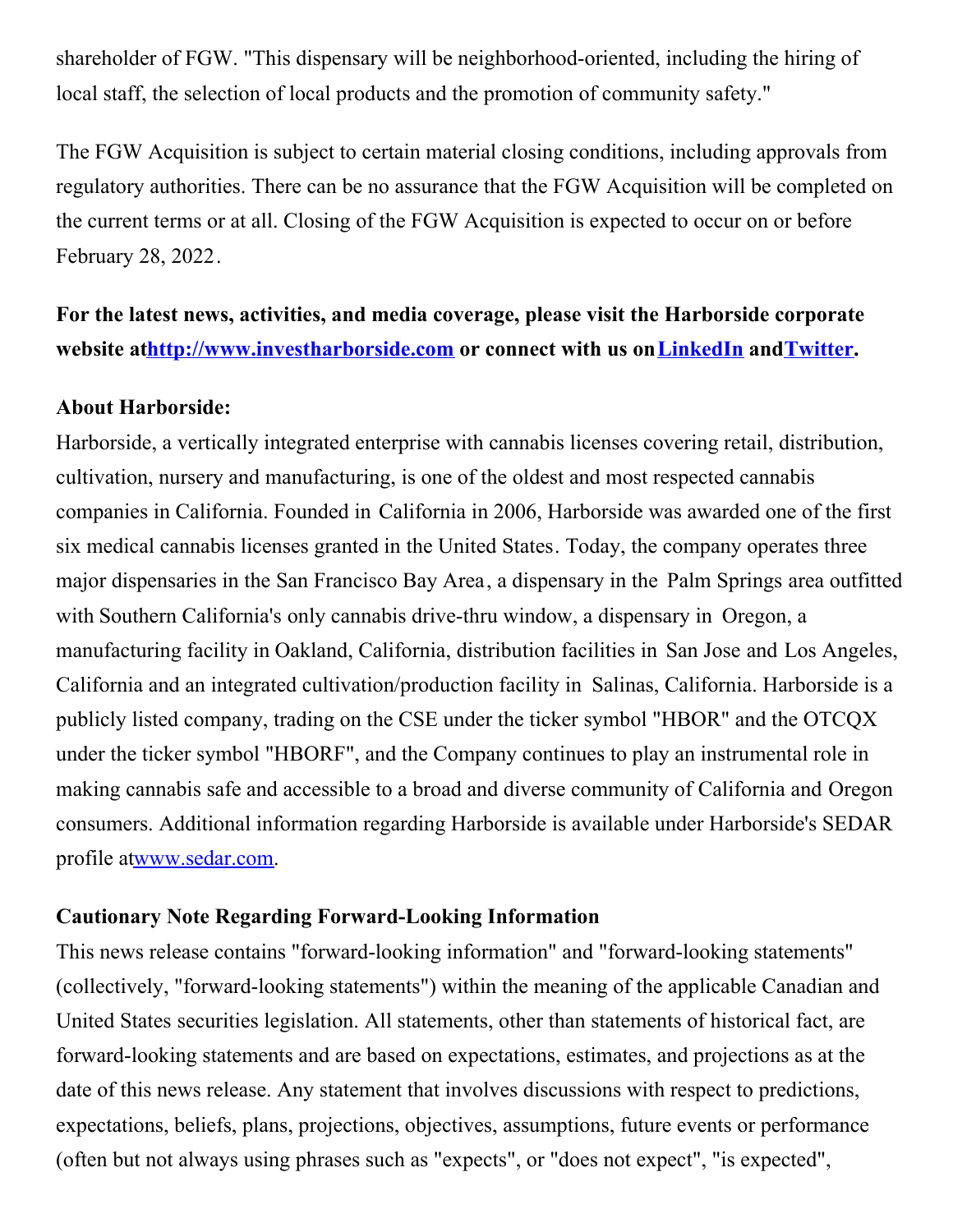"anticipates" or "does not anticipate", "plans", "budget", "scheduled", "forecasts", "estimates", "believes" or "intends" or variations of such words and phrases or stating that certain actions, events or results "may" or "could", "would", "might" or "will" be taken to occur or be achieved) are not statements of historical fact and may be forward-looking statements. In this news release, forward-looking statements include, among other things, statements with respect to whether the Company will receive the requisite regulatory approval for the FGW acquisition, timing for the completion of the FGW Acquisition, the future success of and expansion plans relating to FGW's dispensary and related business, future performance, growth, profitability, competitive position, and acquisition opportunities, and the Company's corporate strategy moving forward.

These forward-looking statements are based on reasonable assumptions and estimates of management of the Company at the time such statements were made. Actual future results may differ materially as forward-looking statements involve known and unknown risks, uncertainties, and other factors which may cause the actual results, performance, or achievements of the Company to materially differ from any future results, performance, or achievements expressed or implied by such forward-looking statements. Such factors, among other things, include: whether the Company will receive additional voting support agreements for matters to be considered by shareholders at the Meeting; implications of the ongoing COVID-19 pandemic on the Company's operations; fluctuations in general macroeconomic conditions; fluctuations in securities markets; expectations regarding the size of the cannabis markets where the Company operates; changing consumer habits; the ability of the Company to successfully achieve its business objectives; plans for expansion and acquisitions; political and social uncertainties; inability to obtain adequate insurance to cover risks and hazards; employee relations; the presence of laws and regulations that may impose restrictions on cultivation, production, distribution, and sale of cannabis and cannabis-related products in the markets where the Company operates; and the risk factors set out in the Company's management discussion and analysis for the period ended September 30, 2021 and the Company's listing statement dated May 30, 2019, which are available under the Company's profile on [www.sedar.com](https://c212.net/c/link/?t=0&l=en&o=3444010-1&h=2466630051&u=http%3A%2F%2Fwww.sedar.com%2F&a=www.sedar.com). Although the forward-looking statements contained in this news release are based upon what management of the Company believes, or believed at the time, to be reasonable assumptions, the Company cannot assure shareholders that actual results will be consistent with such forward-looking statements, as there may be other factors that cause results not to be as anticipated, estimated or intended. Readers should not place undue reliance on the forward-looking statements and information contained in this news release. The Company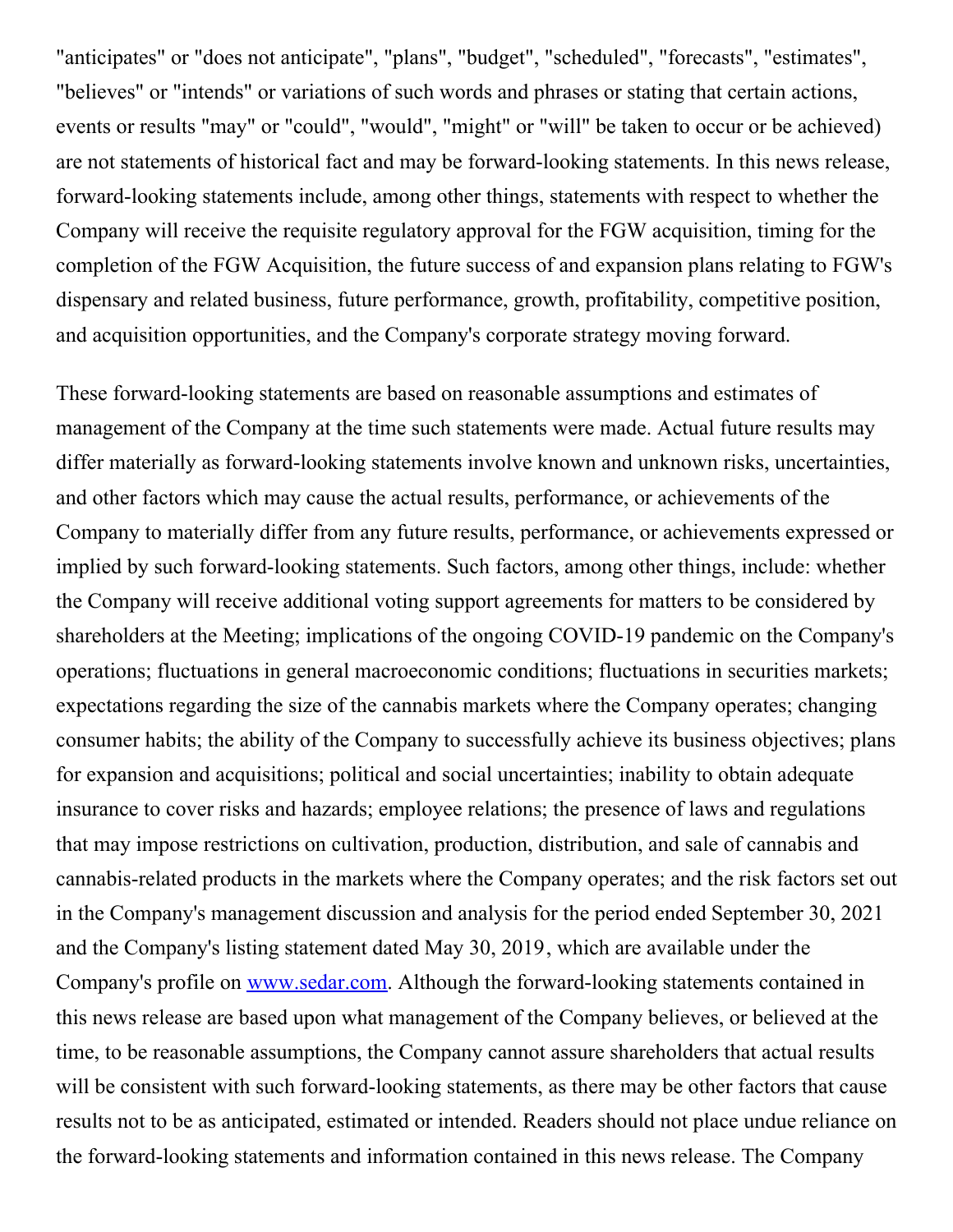assumes no obligation to update the forward-looking statements of beliefs, opinions, projections, or other factors, should they change, except as required by law.

The Company, through several of its subsidiaries, is indirectly involved in the manufacture, possession, use, sale, and distribution of cannabis in the recreational and medicinal cannabis marketplace in the United States. Local state laws where the Company operates permit such activities however, investors should note that there are significant legal restrictions and regulations that govern the cannabis industry in the United States. Cannabis remains a Schedule I drug under the US Controlled Substances Act, making it illegal under federal law in the United States to, among other things, cultivate, distribute or possess cannabis in the United States. Financial transactions involving proceeds generated by, or intended to promote, cannabis-related business activities in the United States may form the basis for prosecution under applicable United States federal money laundering legislation.

While the approach to enforcement of such laws by the federal government in the United States has trended toward non-enforcement against individuals and businesses that comply with recreational and medicinal cannabis programs in states where such programs are legal, strict compliance with state laws with respect to cannabis will neither absolve the Company of liability under United States federal law, nor will it provide a defense to any federal proceeding which may be brought against the Company. The enforcement of federal laws in the United States is a significant risk to the business of the Company and any proceedings brought against the Company thereunder may adversely affect the Company's operations and financial performance.

This news release does not constitute an offer to sell, or a solicitation of an offer to buy, any securities in the United States. The Company's securities have not been and will not be registered under the United States Securities Act of 1933, as amended (the "U.S. Securities Act") or any state securities laws and may not be offered or sold within the United States or to U.S. Persons unless registered under the U.S. Securities Act and applicable state securities laws or an exemption from such registration is available.

*The CSE has neither approved nor disapproved the contents of this news release. Neither the CSE nor its Market Regulator (as that term is defined in the policies of the CSE) accepts responsibility for the adequacy or accuracy of this release.*